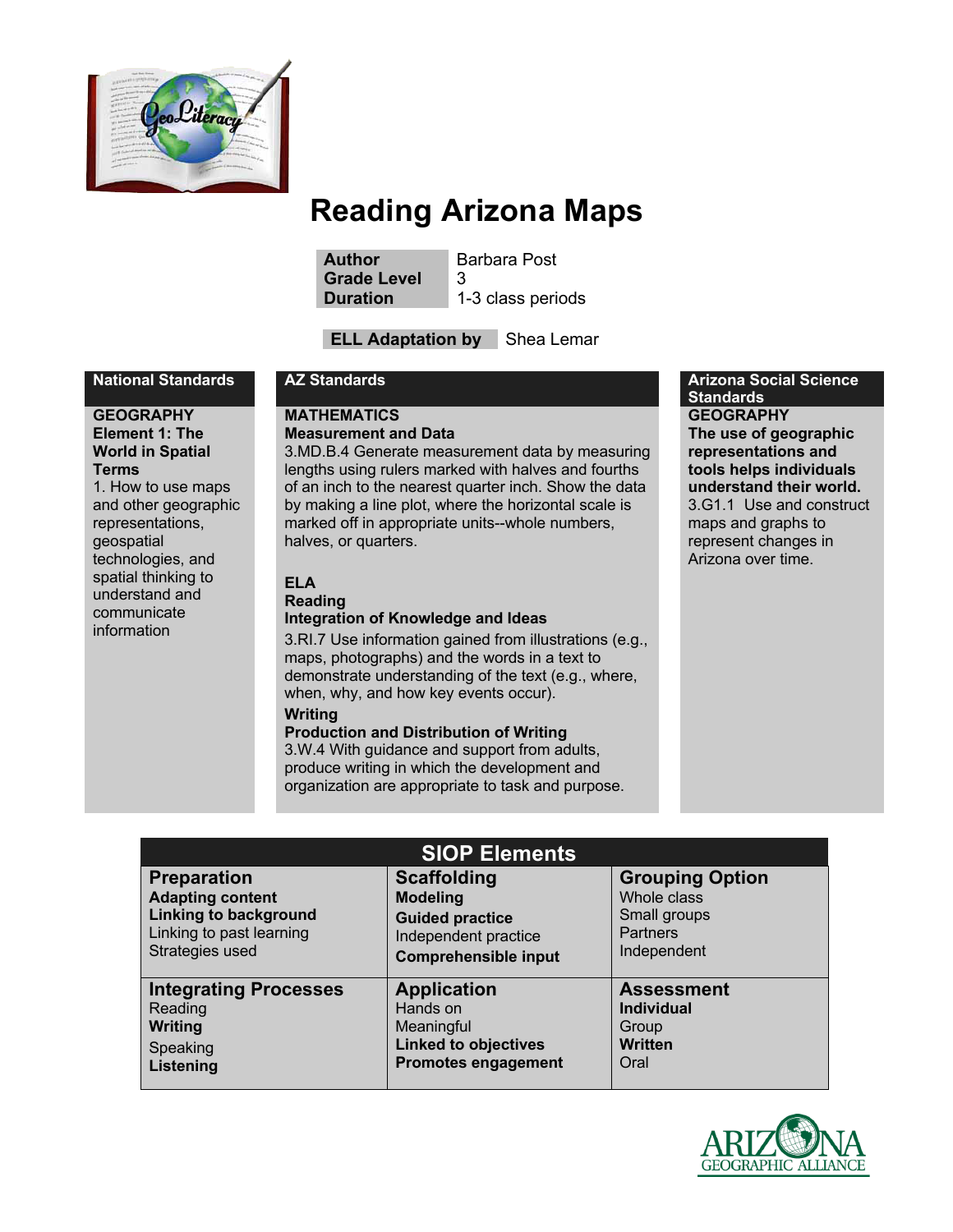### **Arizona ELP Standards**

# **Grade 3**

**Basic**

#### **Listening and Reading**

Standard 1 By the end of each language proficiency level, an English learner can construct meaning from oral presentations and literary and informational text through grade appropriate listening, reading, and viewing.

- B-1: ask and answer questions by using evidence from a text.
- B-2: determine the central topic or message.
- B-3: identify key details that support the main idea or message.
- B-5: identify and describe similarities and differences between two texts.

# **Overview**

Maps provide us with information about the land around us–including our neighborhood, city, state, country, and world. Maps have a special language all their own. Map language includes numbers, names, and symbols. These names, numbers, and symbols all represent real things that are usually too big to put on a piece of paper.

# **Purpose**

In this lesson, students will review the elements of a map and apply their knowledge to measure distance and determine direction. This lesson contains adaptations for diverse learners (ELLs).

# **Key Vocabulary**

**map** – a flat drawing that depicts the Earth **direction** – the line along which something faces **elevation** – how high a place is above sea level **compass rose** –shows directions on a map **distance** – the amount of space between two things or places

**scale** – used to measure distances

# **Materials**

- § Graphic Organizer (teacher choice)
- Internet, computer, and projection device
- There is a Map on My Lap by Tish Rabe.
- § Arizona Cities with Compass Rose https://geoalliance.asu.edu/sites/default/files/ma ps/AzcitiesCompassLatLong.PDF
- § Landform Regions of Arizona map https://geoalliance.asu.edu/sites/default/files/ma ps/AzLandformRegions4thGrade.pdf
- Arizona's Topography and Rivers map https://geoalliance.asu.edu/sites/default/files/ma ps/AzLandformRegions4thGrade.pdf
- § Example of Brainstorm Ideas for 3 Maps for Venn Diagram
- § Arizona Cities Map--Measuring Distances worksheet and Answer Key
- **Arizona Cities Map—Determining Directions** worksheet and Answer Key
- **Arizona's Topography and Rivers Map—** Determining Elevation worksheet and Answer Key
- § Map Reading Assessment and Answer Key
- § Arizona's Cities with Latitude and Longitude https://geoalliance.asu.edu/sites/default/files/ma ps/AzcitiesNoCompass.PDF

# **Objectives**

The student will be able to:

- § Identify basic elements of a map: title, symbols, scale, compass directions, and elevation.
- Use scale and compass rose on a map.

# **Procedures**

*Two lessons, found on the Arizona Geographic website, that can be done prior to this lesson and will build the foundation for learning elements of a map are: TOADS: An Introduction to Map Reading (grades 2-3) https://geoalliance.asu.edu/toads and DOGSTAILS: An Introduction to Map Reading https://geoalliance.asu.edu/dogstails*

## **SESSION ONE**

1. Introduce the lesson by projecting and explaining or reviewing the key vocabulary words using the vocabulary cards. **(Preparation: Adapting content)** 2. Ask the class to please raise their hands to tell you when they have used maps before

#### **(Preparation: Linking to Background).**

3. As students contribute ideas, emphasize these key concepts about maps.

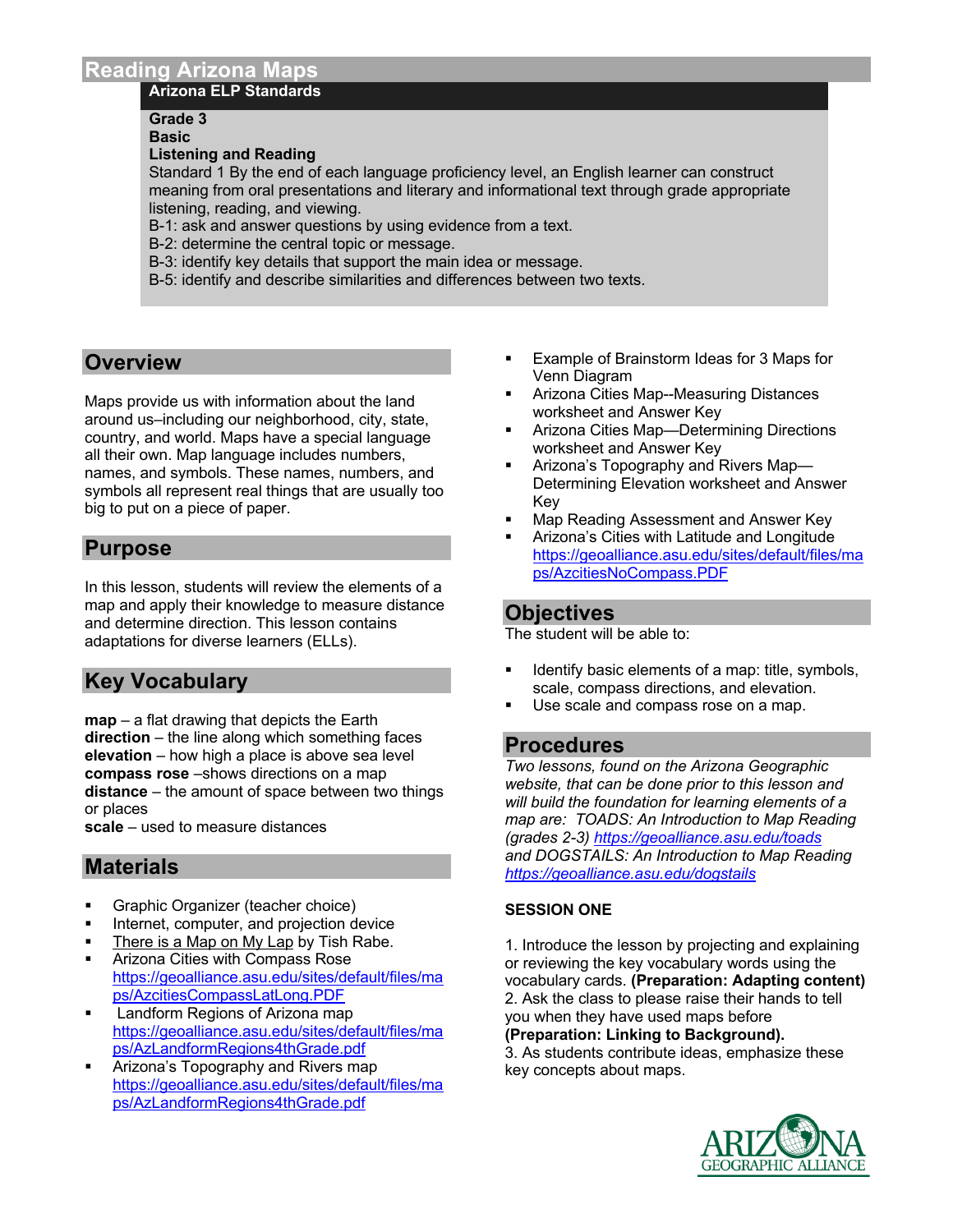- Maps have a language of their own, they use names, numbers and symbols to speak.
- You can use maps to find distance.
- You can use maps to find direction.
- You can use maps to find elevation.
- You can have maps for special purposes.
- Maps are a visual way to convey words and meanings. **(Application: Linked to objectives)**

4. Quickly use websites or maps in your room to show the students different types of maps. Have the students quickly discuss them in class. Possible websites:

- § http://www.google.com/earth/index.html
- § https://www.cia.gov/library/publications/reso urces/cia-maps-publications/
- http://www.google.com/, and search their images using keyword "maps" **(Application: Linked to objectives)**

5. Have students brainstorm words that describe what is found on maps. Use the following questions:

- What kinds of maps are there?
- Where do you find maps?
- What are the parts of a map?
- What do you find on a map that helps you read and understand it? **(Scaffolding: Comprehensible input)**

6. As a whole class, organize their answers using any type of projected and distributed graphic organizer. Subtitles of organizer could include Kinds of Maps, Purposes of Maps, Map Vocabulary. Have students individually complete the distributed graphic organizer**. (Scaffolding: Comprehensible input, Application: Promotes engagement)**

7. End the session by reading There is a Map on My Lap by Tish Rabe.

# **SESSION TWO**

1. Project and distribute the following maps:

Arizona Cities with Compass Rose

https://geoalliance.asu.edu/sites/default/files/maps/A zcitiesCompassLatLong.PDF

Landform Regions of Arizona map

https://geoalliance.asu.edu/sites/default/files/maps/A zLandformRegions4thGrade.pdf

Arizona's Topography and Rivers map

https://geoalliance.asu.edu/sites/default/files/maps/A zLandformRegions4thGrade.pdf

2. Direct students to find the Salt River. (Do not tell students which map to use.) Give students a few minutes to look at the maps. Then pose the question: Which map would you use to help you find the Salt River? Why? (**Application: Promotes engagement)**

3. Have students look again at the three maps. Ask, "What are the similarities and differences between

these three maps?" With students, make a list of things that they see on each map. Record these on the whiteboard.

4. Draw and project a Venn diagram with 3 circles to compare the three maps. Label each circle with one of the Arizona map titles and label the intersecting area with Common to These Maps. Distribute paper so students can draw their own Venn diagram.

### **(Scaffolding: Guided practice)**

5. Have students look at the list on the whiteboard and as a class, decide where each item should go on the Venn diagram. Write the items in the projected Venn diagram and have students complete their individual copies. **(Scaffolding: Guided practice, Modeling)**

6. Say to students, "Maps are drawings that depict the Earth or any part of it, large or small. Let's review the parts of a map. Maps have titles that tell the name of the map. The title often tells you specific information that can be found on the map."

7. Look at the three maps. Discuss the titles and purposes of each map. Ask students who would use each of the maps and for what purpose. (Topography maps show changes in elevation as

well as water bodies.)

8. Say, "Symbols are representations of important features on the map. Look at each map and study the symbols and meanings."

9. Say, "A compass rose shows the directions on a map. Sometimes it includes only cardinal directions. Sometimes it also includes intermediate directions." Discuss cardinal and intermediate directions. 10. Say, "A scale on a map is used to measure

distances using inches and centimeters. Look at each map and determine what the scale measures." 11. Review how to use a scale to measure distance. **(Application: Linked to objectives)** Collect up the maps.

## **SESSION THREE**

1. Briefly remind students how to measure on a map. If needed, project You Tube video (1.27 min) https://www.youtube.com/watch?v=V3QxrX0MYu4 **(Scaffolding: Comprehensible input, Application: Promotes engagement)**

2. Distribute the Arizona Cities with Compass Rose map, the Arizona Cities Map--Measuring Distances worksheet and small pieces of paper. Explain the directions and model how to measure.

#### **(Scaffolding: Guided practice, Modeling; Assessment: Written, Individual)**

3. When students have completed measuring, distribute the Arizona Cities Map—Determining Directions worksheet. Remind students on how to use the compass rose and give them time to